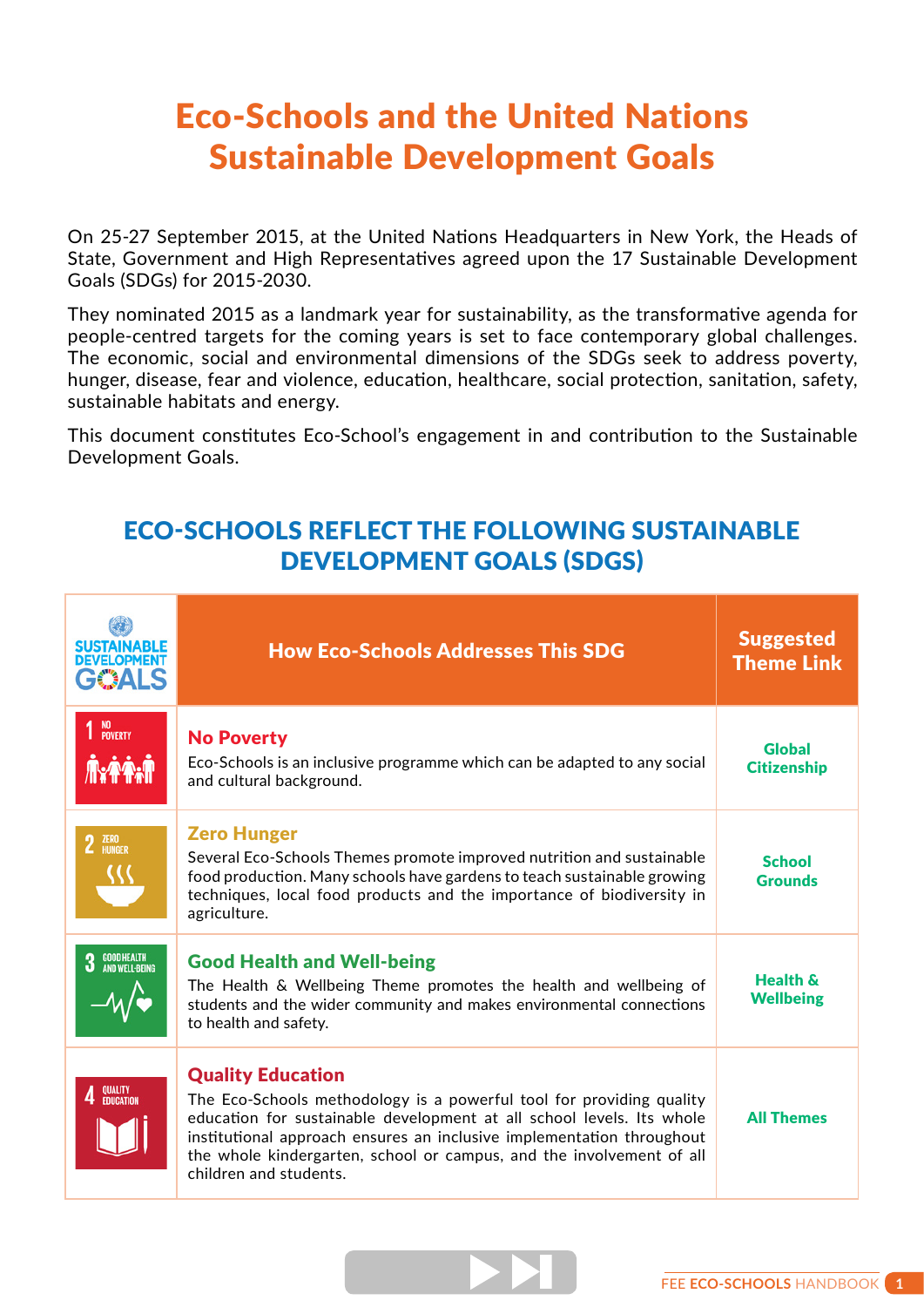| SUSTAINABLE<br>ÐА                                  | <b>How Eco-Schools Addresses This SDG</b>                                                                                                                                                                                                                                                                                                                                                                                                                                                                                                                                                                              | <b>Suggested</b><br><b>Theme Link</b> |
|----------------------------------------------------|------------------------------------------------------------------------------------------------------------------------------------------------------------------------------------------------------------------------------------------------------------------------------------------------------------------------------------------------------------------------------------------------------------------------------------------------------------------------------------------------------------------------------------------------------------------------------------------------------------------------|---------------------------------------|
| <b>GENDER</b><br>EQUALITY<br>5                     | <b>Gender Equality</b><br>The implementation of the Eco-Schools programme also works towards<br>the achievement of gender equality by giving all students and teachers the<br>equal right to participate in the Eco-Schools Committee and the activities<br>which are related to the Eco-Schools programme.                                                                                                                                                                                                                                                                                                            | <b>All Themes</b>                     |
| <b>CLEAN WATER</b><br>AND SANITATION               | <b>Clean Water and Sanitation</b><br>Within the Eco-Schools programme students are being sensitised to the<br>sustainable use of water and sanitation. The Theme Water especially<br>focuses on this issue by providing an introduction to the importance of<br>water both locally and globally and by raising awareness of how simple<br>actions can substantially cut down water use.                                                                                                                                                                                                                                | <b>Water</b>                          |
| AFFORDABLE AND<br>CLEAN ENERGY                     | <b>Affordable and Clean Energy</b><br>The Eco-Schools programme promotes energy saving initiatives and<br>innovative solutions to reduce energy consumption within the schools,<br>within students' and teachers' homes, as well as within the wider<br>community. All members of the school work together to increase the<br>awareness of energy issues and to improve the energy efficiency within<br>the school. Furthermore, the students learn how to save energy at home.                                                                                                                                        | <b>Energy</b>                         |
| DECENT WORK AND<br>ECONOMIC GROWTH                 | <b>Decent Work and Economic Growth</b><br>The Eco-Schools programme promotes and fosters a deep understanding<br>for sustainability issues among students which are also of increasing<br>importance in the working environment. Through the implementation of<br>the programme students learn how to take leadership in sustainability<br>development and to find sustainable solutions. Their knowledge and<br>experiences gained through the Eco-Schools programme can further on<br>arouse their interest in employments related to sustainability issues and<br>broaden their opportunities on the labour market. | <b>All Themes</b>                     |
| <b>INDUSTRY, INNOVATION<br/>AND INFRASTRUCTURE</b> | <b>Industry, Innovation and Infrastructure</b><br>Through the implementation of the Eco-Schools programme innovation<br>in sustainable development is enhanced within the education sector.<br>Especially EcoCampus provides a framework for scientific research in<br>sustainable innovations and practices.                                                                                                                                                                                                                                                                                                          | <b>Transport</b>                      |
| <b>REDUCED<br/>INEQUALITIES</b>                    | <b>Reduced Inequalities</b><br>Eco-Schools is a global programme, allowing the adaption to national<br>and local cultures and contexts. To date, 64 countries on six continents<br>have joined the programme, and the international coordination of Eco-<br>Schools is continuously encouraging new countries to participate in the<br>programme in order to widen the network and to give access to education<br>for sustainable development to all.                                                                                                                                                                  | <b>Global</b><br><b>Citizenship</b>   |
| SUSTAINABLE CITIES<br>AND COMMUNITIES              | <b>Sustainable Cities and Communities</b><br>By integrating Themes such as Sustainable Living, Waste Management<br>and Responsible Consumption into the curriculum, students learn how to<br>reduce the environmental impact of their schools as well as of their personal<br>lifestyles. Through the fostering of responsible behaviour within the school<br>environment, students will also learn how to value and protect the cultural<br>and natural heritage in their countries, as well as abroad.                                                                                                               | <b>Litter</b><br><b>Waste</b>         |

т